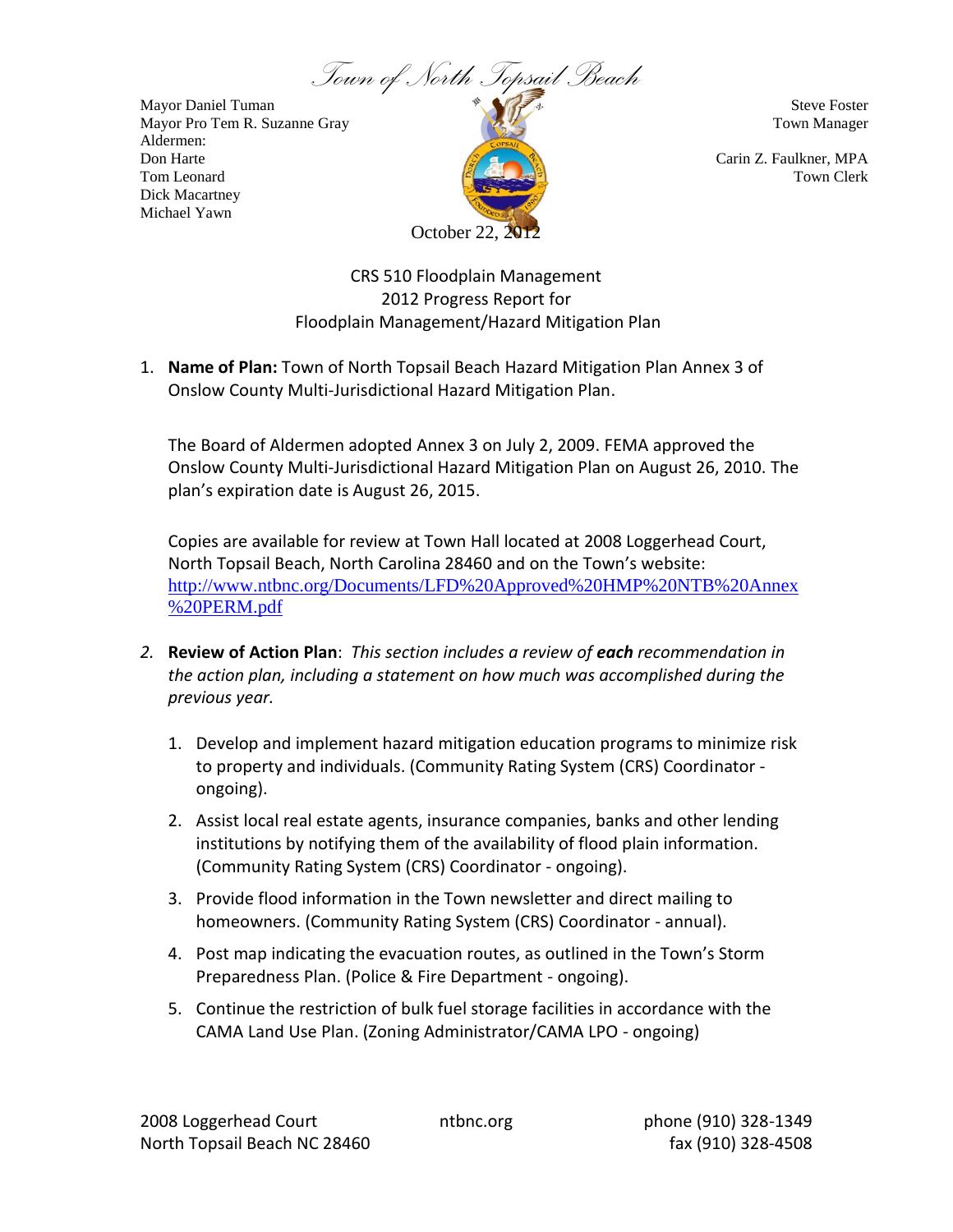- 6. Continue the limitation of impervious surface for each lot to minimize storm water runoff in accordance with the NTB Town Code and CAMA regulations. (Zoning Administrator/CAMA LPO - ongoing)
- 7. Continue the prevention of dune disturbance and restriction of structures in the inlet hazard area to single-family dwellings only in accordance with the CAMA Land Use Plan. (Zoning Administrator/CAMA LPO - ongoing)
- 8. Continue the requirement of structures damaged more than 50% to be rebuilt in compliance with current standards in accordance with CAMA regulations and NTB Town Code Chapter 8 Flood Ordinance. (Zoning & Floodplain Administrator/ CAMA LPO - ongoing)
- 9. Continue the requirement of 2-foot freeboard for all new construction in accordance NTB Town Code Chapter 8 Flood Ordinance. (Zoning & Floodplain Administrator/ Building Inspector - ongoing)
- 10. Continue the enforcement of 48 foot height maximum for new structures in accordance with NTB Town Code Chapter 7 Planning & Zoning. (Zoning Administrator - ongoing)
- 11. Continue the enforcement of VE Zone Construction Standards in accordance with NTB Town Code Chapter 8 Flood Ordinance. (Zoning Administrator/ Building Inspector - ongoing)
- 12. Support activities in the development of Army Corps of Engineers Federal Shoreline Protection Project. (Town Manager - ongoing)
- 13. Continue the setback requirements for Ocean Hazard and Inlet Hazard Areas in accordance with CAMA regulations. (Zoning Administrator/ CAMA LPO - ongoing)
- 14. Maintain Town web site providing safety and flood information. (CRS Coordinator/Town Clerk – ongoing)
- 15. Provide list of contractors skilled in retrofitting techniques. This will be applied Town wide. (Floodplain Administrator/ Building Inspector - ongoing)
- 16. Continue requirement of buffer area from mean high water in accordance with CAMA regulations (CAMA LPO – ongoing).